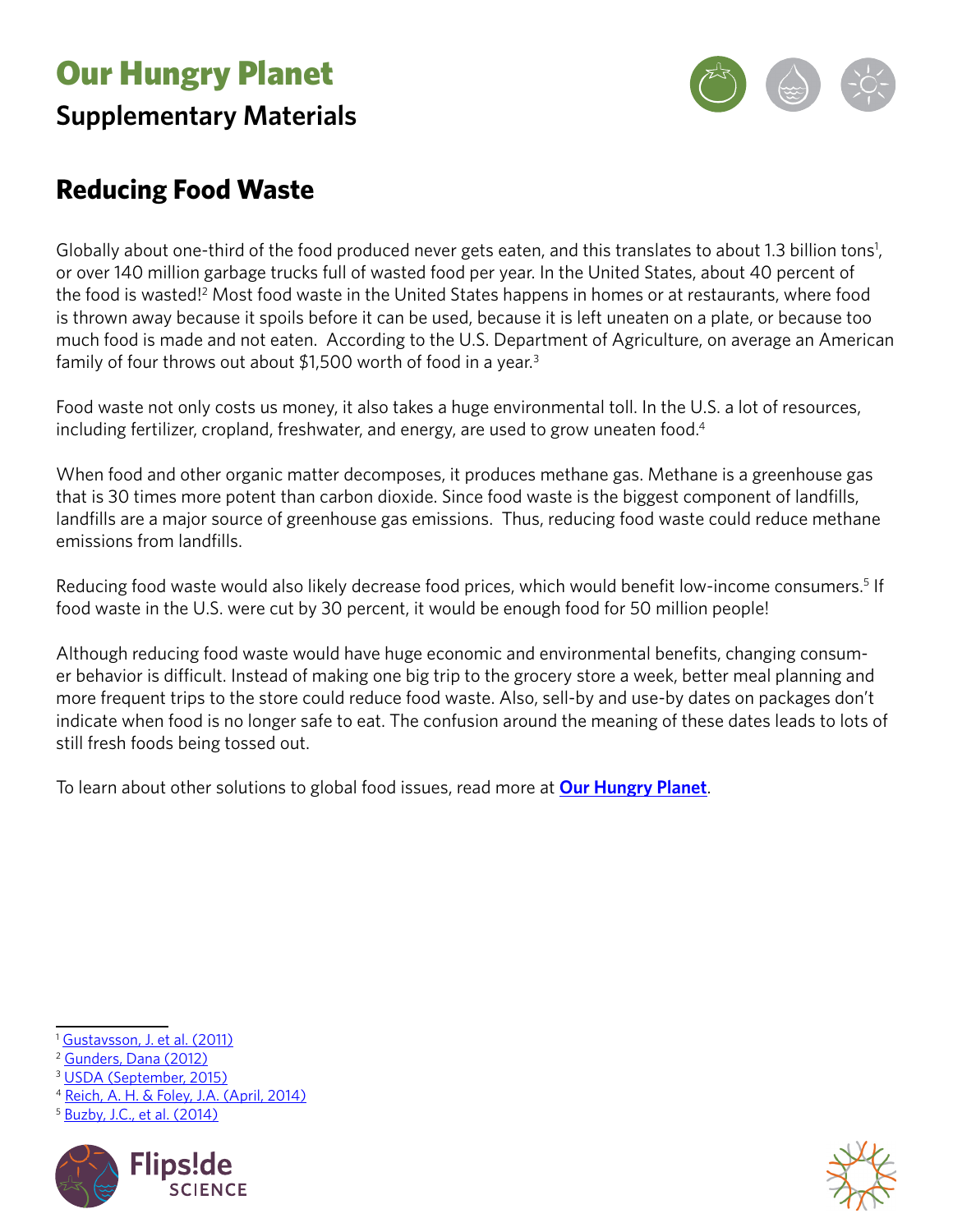

## **Weighing the Benefits and Drawbacks of Reducing Food Waste**

| For a complex problem, we need<br>to evaluate how a solution fares<br>across multiple dimensions: | <b>Benefits</b> | <b>Drawbacks</b> |
|---------------------------------------------------------------------------------------------------|-----------------|------------------|
| <b>Environmental</b><br><b>Factors</b>                                                            |                 |                  |
| <b>Social &amp; Cultural</b><br><b>Factors</b>                                                    |                 |                  |
| <b>Economic</b><br><b>Factors</b>                                                                 |                 |                  |